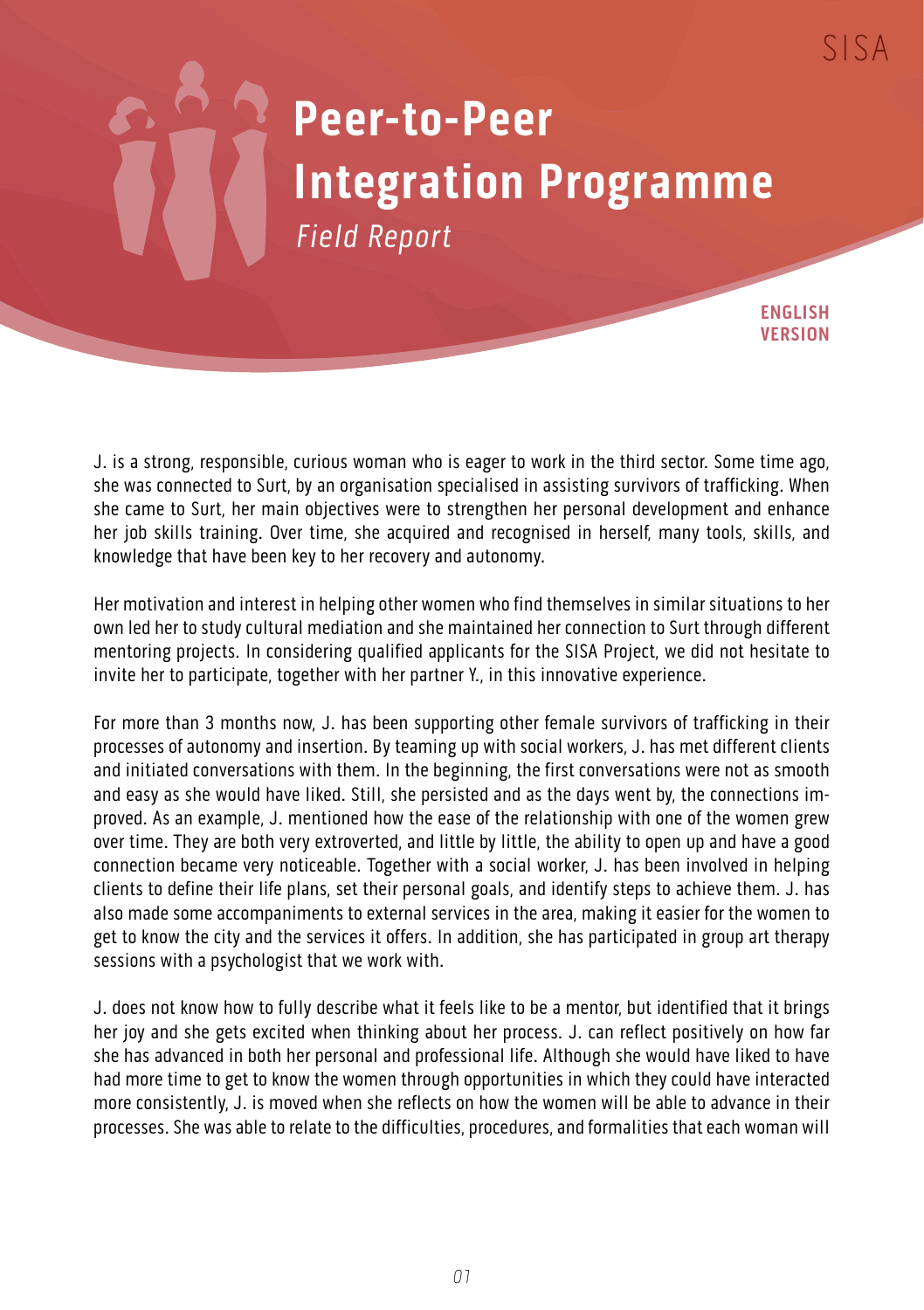have to face to achieve their individual objectives. As a result, J. feels happy to have had the chance to share a little bit of what she has learned with the rest of the women.

During this period, we have observed that the knowledge and skills of the mentors are of enormous value in supporting other women horizontally, in peer-to-peer accompaniment. When offered practical tools and specific support to understand their role and the boundaries they must respect in order to take care of themselves and others, these women have a significant impact in supporting others through the process of social and labour insertion. Additionally, through their participation, the mentors have been successful in deepening their own integration, increasing their knowledge of the host society and the resources it offers, and gaining knowledge about their rights.

In a few months, Y. will start her participation as a mentor. With the knowledge she and J. acquired in the training and the exchange of information they have shared, Y. will surely have new and positive experiences to tell us about soon.

> Written by Laura Parés (Fundació Surt, April 2022)

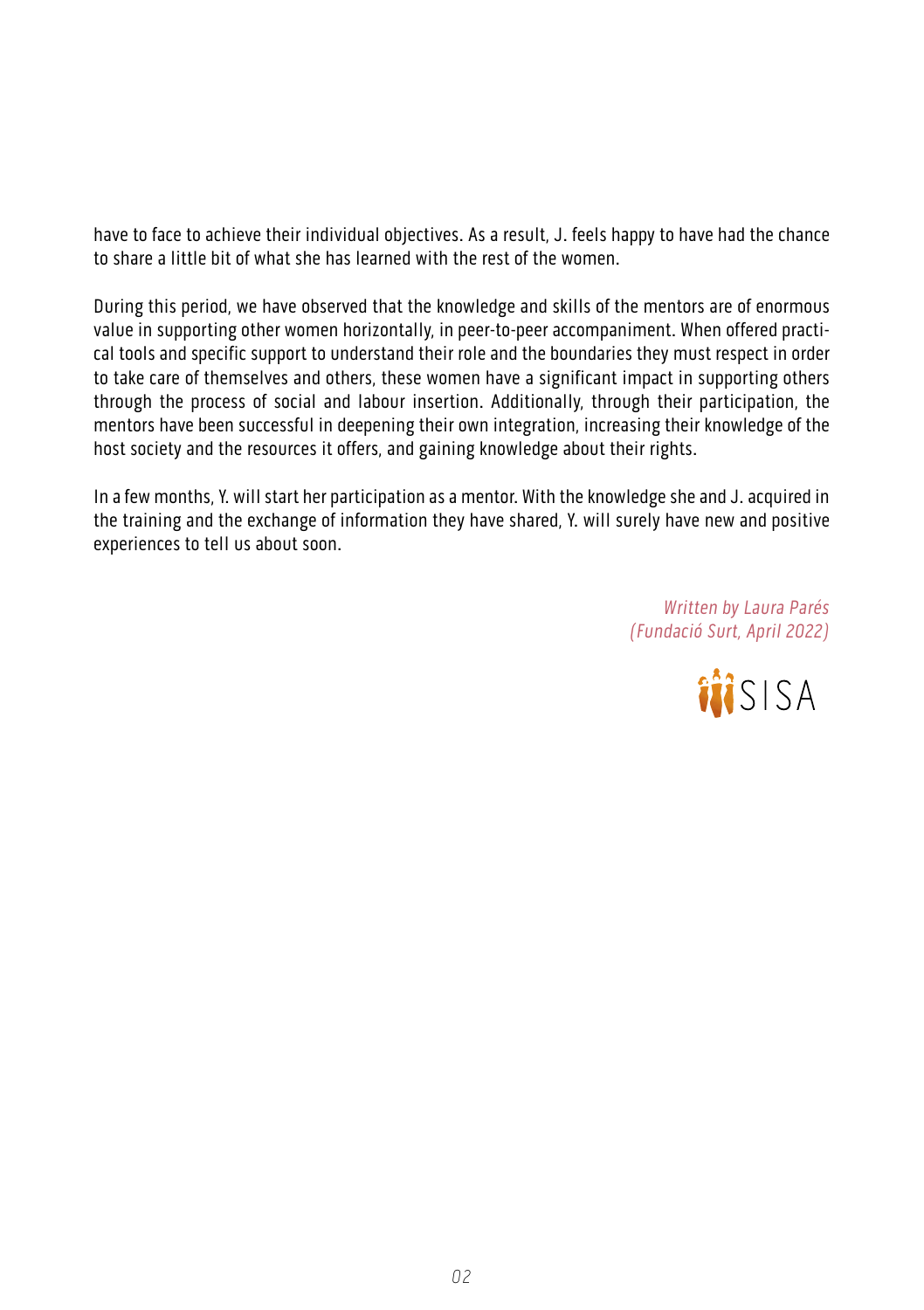## **Programa de acompañamiento entre iguales para la inserción**

Informe de campo

**VERSIÓN CASTELLANA**

J. es una mujer fuerte, responsable, con curiosidad y ganas de trabajar en el tercer sector. Hace un tiempo, J. llegó a nuestra organización, tras haber recibido acompañamiento por parte de una entidad especializada en la atención a supervivientes de trata. Cuando llegó, la necesidad de seguir trabajando en sí misma y en su inserción laboral fueron sus principales objetivos. Con el tiempo, fue adquiriendo y reconociendo en sí misma muchas herramientas, competencias y conocimientos que han sido claves para su proceso de recuperación y autonomía.

Desde que J. dejó Surt, su motivación e interés por ayudar a otras mujeres, en situaciones similares a las que ella tuvo que afrontar, la llevó a estudiar mediación cultural y a seguir vinculada a Surt en distintos proyectos de mentoría. Desde el proyecto SISA, no dudamos en invitarla a participar, junto a su compañera Y., de esta innovadora experiencia.

Ya hace más de 3 meses que J. acompaña a mujeres supervivientes de trata en sus procesos de autonomía e inserción. Haciendo equipo con las profesionales sociales, J. ha conocido a distintas mujeres. Al inicio, las primeras conversaciones no fueron tan fluidas y fáciles como le habrían gustado. Conocer a alguien, de entrada, sin ninguna vinculación previa, puede no ser demasiado sencillo. Aun así, y con el paso de los días, las relaciones han ido mejorando. A modo de ejemplo, J. menciona la fluidez ganada con el paso del tiempo con una de las mujeres del servicio. Ambas son muy extrovertidas y poco a poco la comodidad y conexión entre ellas ha ido creciendo. Junto con las profesionales del servicio, J. ha dado soporte a otras mujeres en la definición de sus planes vitales, estableciendo objetivos y pasos para lograrlos. J. también ha hecho acompañamientos a servicios externos del territorio, facilitando así que las mujeres conozcan la ciudad y los servicios que esta ofrece. Además, ha participado de sesiones grupales de arte terapia con la psicóloga del servicio.

J. no sabe describir que siente al ser mentora, pero afirma estar feliz y emocionada cuando piensa en todo lo que ha avanzado en su proceso, a nivel profesional y familiar. Si bien es cierto que le hubiese gustado tener más tiempo para conocer a las mujeres de forma más constante, J. se emociona al reflexionar en los avances que podrán ir logrando y conecta con las dificultades, gestiones y trámites que cada mujer deberá afrontar para alcanzar sus objetivos. Como resultado, J. esta orgullosa de poder aportar un poquito de lo que ella ha aprendido con el resto de mujeres.